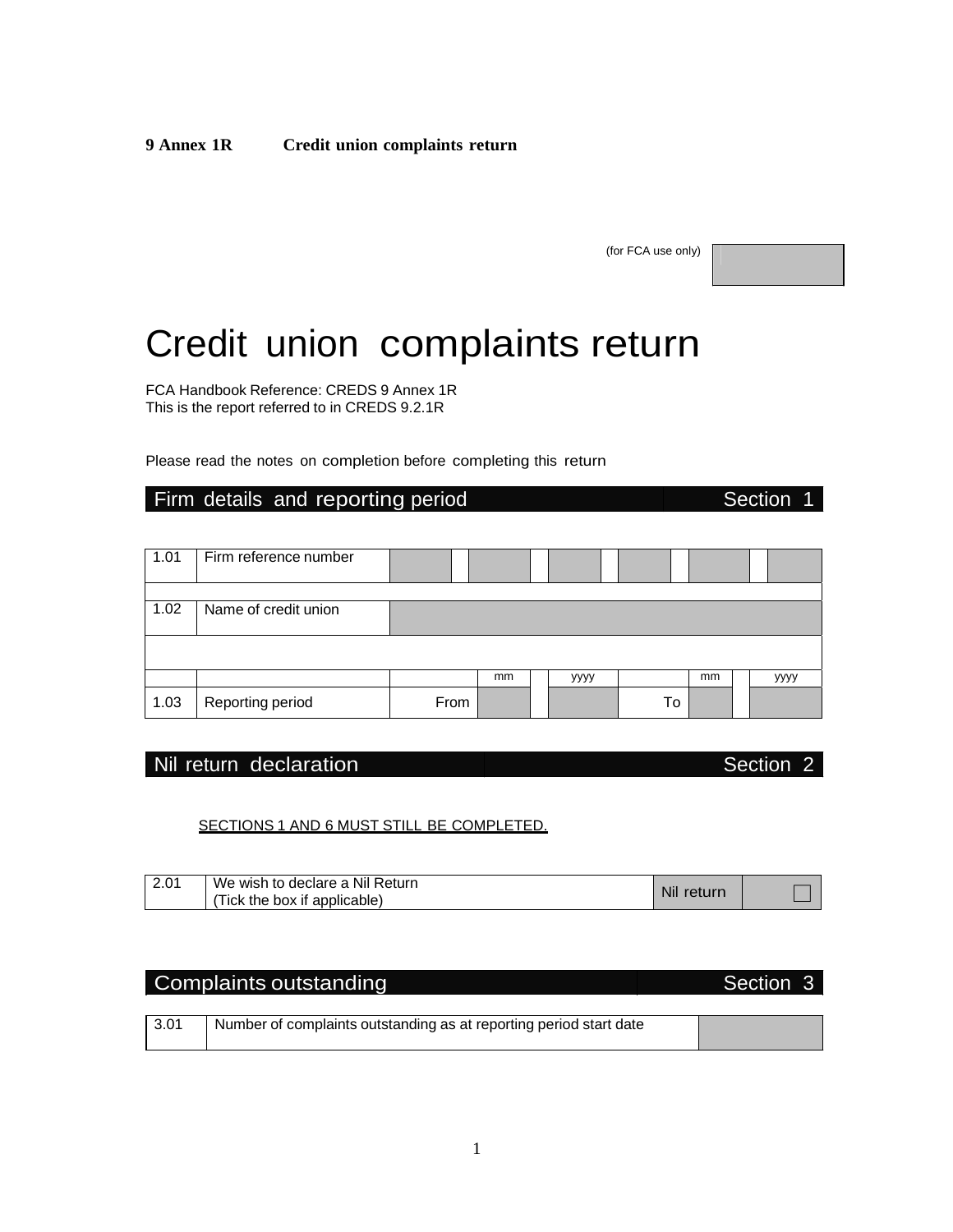# Complaints opened during reporting period Section 4

| Product/service<br>grouping              | Product/service                                                                                   | Advising, selling and<br>arranging | Terms and disputed<br>sums/charges | admin/customer<br>General<br>service | Arrears related | Other |
|------------------------------------------|---------------------------------------------------------------------------------------------------|------------------------------------|------------------------------------|--------------------------------------|-----------------|-------|
|                                          | <b>Current accounts</b>                                                                           |                                    |                                    |                                      |                 |       |
|                                          | Credit cards                                                                                      |                                    |                                    |                                      |                 |       |
| Banking and credit<br>cards              | Overdrafts                                                                                        |                                    |                                    |                                      |                 |       |
|                                          | Savings (inc. Cash ISA) and other banking                                                         |                                    |                                    |                                      |                 |       |
|                                          | Equity release products                                                                           |                                    |                                    |                                      |                 |       |
|                                          | Impaired credit mortgages                                                                         |                                    |                                    |                                      |                 |       |
| Home finance                             | Other regulated home finance products<br>(including second and supplementary<br>charge mortgages) |                                    |                                    |                                      |                 |       |
|                                          | Other unregulated home finance products                                                           |                                    |                                    |                                      |                 |       |
|                                          | Payment protection insurance                                                                      |                                    |                                    |                                      |                 |       |
|                                          | Other general insurance                                                                           |                                    |                                    |                                      |                 |       |
|                                          | <b>Critical illness</b>                                                                           |                                    |                                    |                                      |                 |       |
| General insurance<br>and pure protection | Income protection                                                                                 |                                    |                                    |                                      |                 |       |
|                                          | Other pure protection                                                                             |                                    |                                    |                                      |                 |       |
|                                          | Personal pensions and FSAVCs                                                                      |                                    |                                    |                                      |                 |       |
|                                          | Investment linked annuities                                                                       |                                    |                                    |                                      |                 |       |
|                                          | Income drawdown products                                                                          |                                    |                                    |                                      |                 |       |
| Decumulation, life<br>and pensions       | <b>Endowments</b>                                                                                 |                                    |                                    |                                      |                 |       |
|                                          | Other decumulation, life and pensions                                                             |                                    |                                    |                                      |                 |       |
|                                          | Investment bonds                                                                                  |                                    |                                    |                                      |                 |       |
|                                          | PEPs/ISAs (exc. cash ISAs)                                                                        |                                    |                                    |                                      |                 |       |
|                                          | Unit trusts/OEICs                                                                                 |                                    |                                    |                                      |                 |       |
|                                          | Investment trusts                                                                                 |                                    |                                    |                                      |                 |       |
| Investments                              | Structured products                                                                               |                                    |                                    |                                      |                 |       |
|                                          | Other investment products/funds                                                                   |                                    |                                    |                                      |                 |       |
|                                          | Investment management/services<br>(inc. platforms)                                                |                                    |                                    |                                      |                 |       |
|                                          |                                                                                                   |                                    |                                    |                                      |                 |       |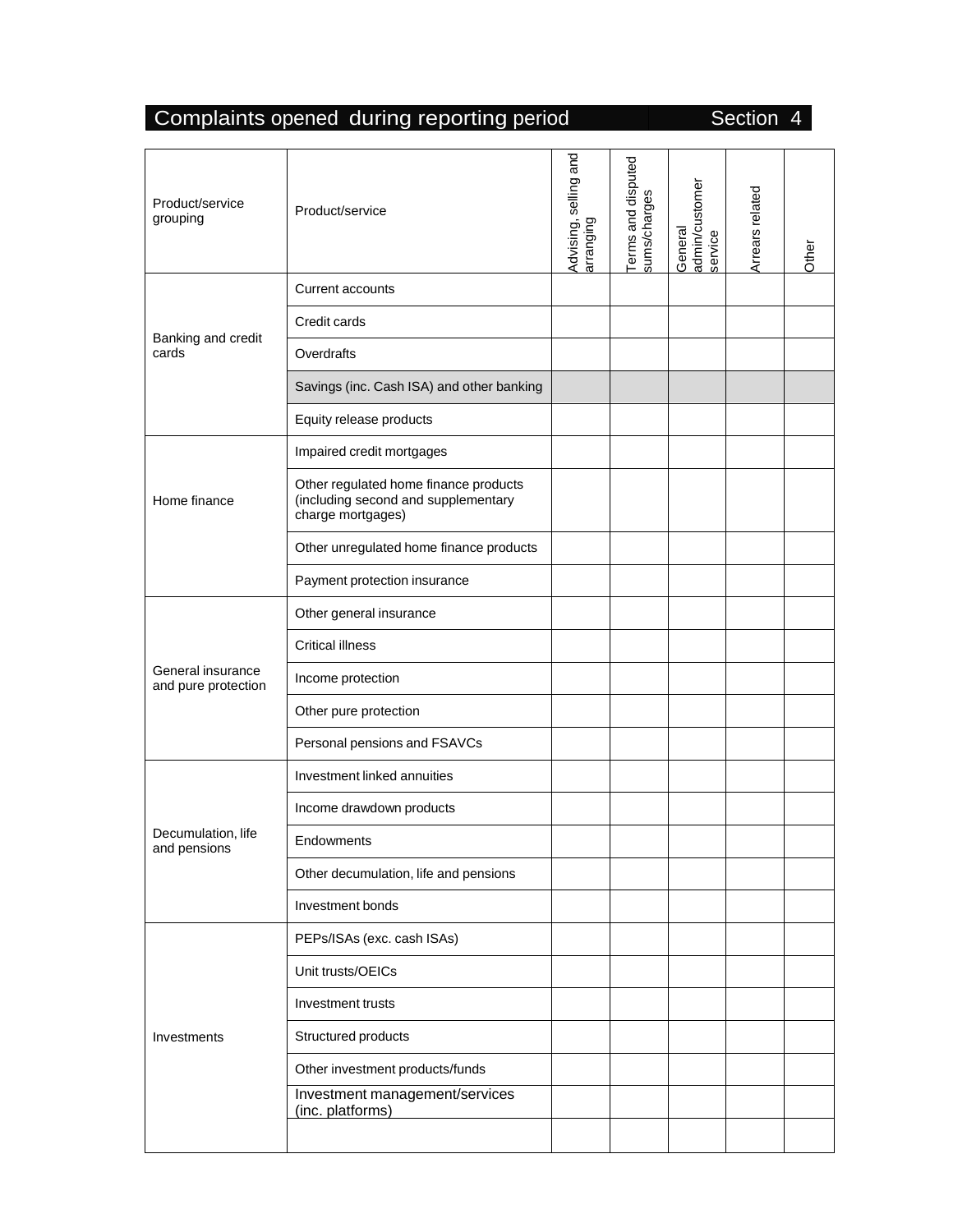#### Complaints closed during reporting period

| Section |  |  |
|---------|--|--|
|         |  |  |

| Product/service grouping              | closed<br>weeks<br>complaints<br>ㅎ<br>$\infty$<br>Number<br>within | $^\infty$<br>closed<br>than<br>complaints<br>more<br>৳<br>Number<br>weeks<br>after | union<br>upheld<br>credit<br>period<br>complaints<br>৳<br>Number<br>the<br>the<br>≿<br>$\equiv$ | e4<br>ö<br>amount<br>paid<br>ners<br>edress<br>period<br>otal<br>თ |
|---------------------------------------|--------------------------------------------------------------------|------------------------------------------------------------------------------------|-------------------------------------------------------------------------------------------------|--------------------------------------------------------------------|
| Banking and credit cards              |                                                                    |                                                                                    |                                                                                                 |                                                                    |
| Home finance                          |                                                                    |                                                                                    |                                                                                                 |                                                                    |
| General insurance and pure protection |                                                                    |                                                                                    |                                                                                                 |                                                                    |
| Decumulation, life and pensions       |                                                                    |                                                                                    |                                                                                                 |                                                                    |
| Investments                           |                                                                    |                                                                                    |                                                                                                 |                                                                    |

## Credit-related complaints Section 5A

**Activities**  Total complaints outstanding at reporting period start date **Complaints** Received **Complaints** Closed **Complaints** Upheld by firm Total Redress paid £ **Other lending All other creditrelated activity** 

#### Declaration and signature **Section 6** and Section 6

Knowingly or recklessly giving the FCA information which is false or misleading in a material particular may be a criminal offence (section 398 of the Financial Services and Markets Act 2000) and a breach of regulatory requirements.

In signing this form, the credit union acknowledges that the data supplied may be used by the FCA in a variety of different ways (including making it publicly available) in support of its principal functions and statutory objectives as provided for under the Financial Services and Markets Act 2000.

I confirm that I have read the notes and that the information given in this return about complaints received by the credit union named at Section 1.02 is accurate and complete to the best of my knowledge and belief.

| l 6.01 | Name of person completing on behalf of the credit union |  |
|--------|---------------------------------------------------------|--|
|--------|---------------------------------------------------------|--|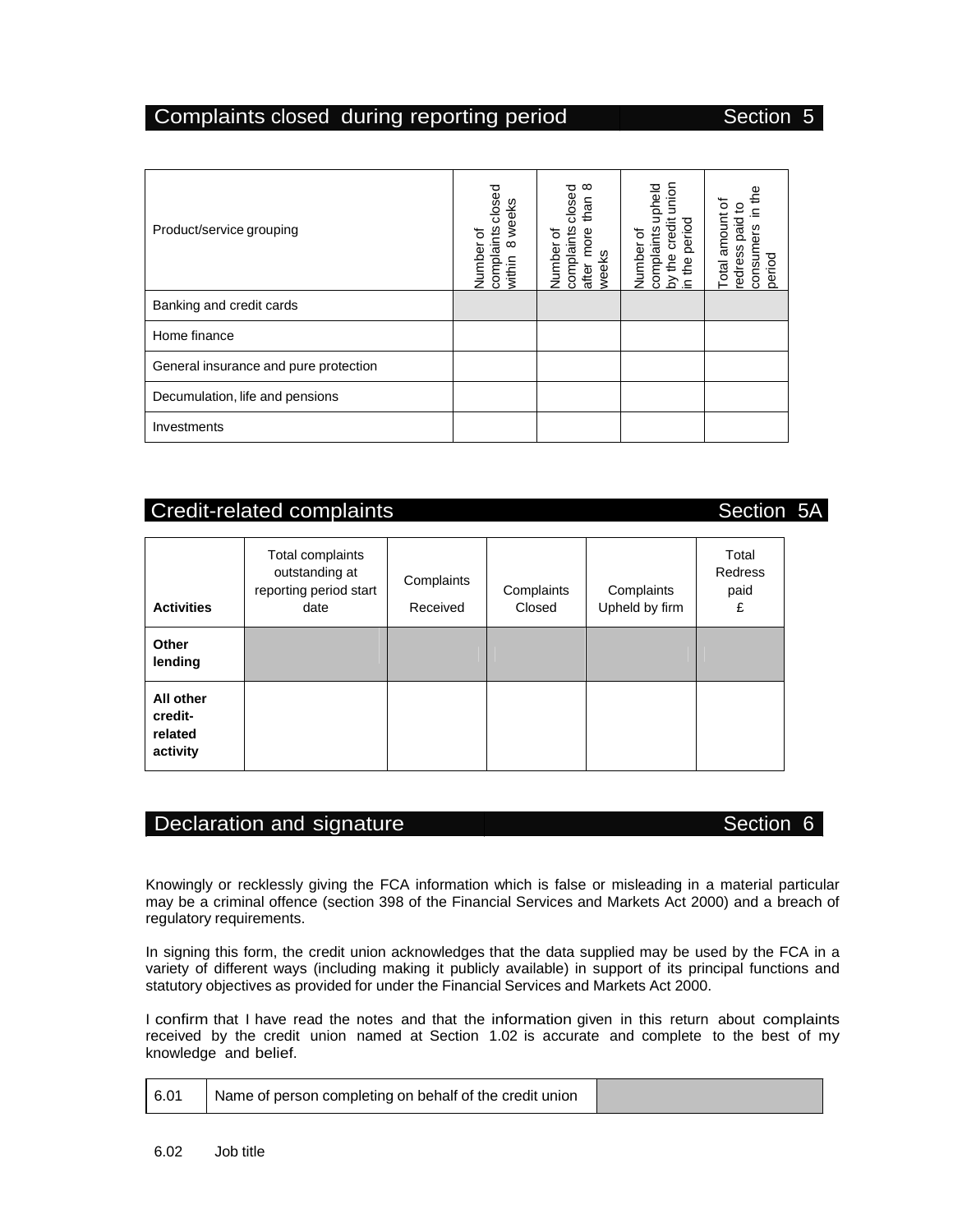|      | $  6.03  $ Signature |  |
|------|----------------------|--|
|      |                      |  |
| 6.04 | $ $ Date             |  |

#### Notes on completion of this return

Completing this return

The return must be completed in black ink and (if in manuscript) in BLOCK LETTERS.

All dates must be provided in numeric form (for example: 29/02/2006 for 29 February 2006).

The credit union is responsible for the accuracy of the data and completion of the return.

Section 2 – Nil Returns

If no complaints have been received during the reporting period, and no complaints were outstanding at the beginning of the period, the credit union may submit a NIL RETURN by ticking the relevant box on the front of the form.

Sections 1 and 6 must still be completed.

Section 4 – Complaints opened during reporting period

Enter the number of complaints for each product according to the category of complaint. Leave blanks where no complaints have been received.

All credit unions provide the product "Savings (inc Cash ISA) and other banking" (members' shares) and may receive complaints for this product. The corresponding row in the form has been left shaded to help credit unions with completion; all other rows are clear. Some categories of complaint (shown in the column headings) may not apply to those products.

Some credit unions may also provide other products (for which they may require further permission). If so they should enter the number of complaints received for these products in the relevant boxes, even though they are clear.

Section 5 – Complaints closed during reporting period

Credit unions will usually receive complaints relating to the 'Banking and credit cards' product/service grouping only and this row is shaded to help with completion. As above – some credit unions may also provide other products; if so they should also fill in the appropriate row even though it is not shaded.

Section 5A – Credit-related complaints

All credit unions carry on "Other lending" (i.e. lending other than credit cards, overdrafts or loans secured on land) and may receive complaints about those activities. The corresponding row in the form has been left shaded to help credit unions with completion (a complaint should only be reported in section 5A if it is not covered by a specific category in sections 4 and 5). Complaints should be included irrespective of whether the lending is regulated under the Consumer Credit Act 1974 and CONC, or is exempt.

Some credit unions may also carry on other credit-related activities (such as debt counselling or debt adjusting), for which they may require further permission. If so, they should enter the number of complaints received in relation to these activities in the box for "All other credit-related activity".

#### Section 6 – Declaration & signature

The declaration must be signed by an appropriate individual for the credit union submitting this return.

If you have any questions or need help with this return, please approach your usual supervisory contact at the FCA.